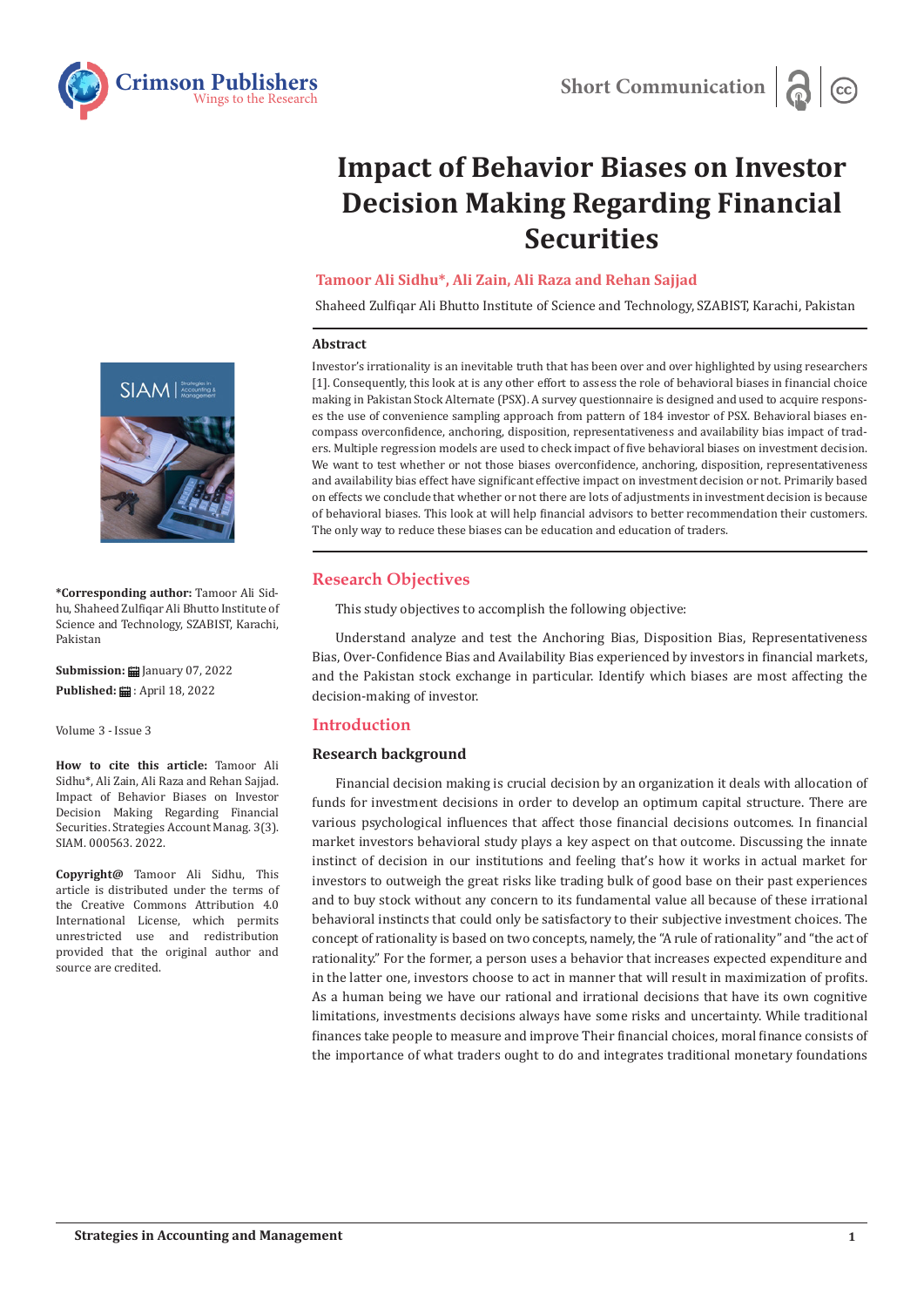with what human beings do in phrases of their investment decisions [2-8]. Behavioral finance encompasses social thinking, finances, investing and finance. This study helps to identify investor's personalities, risk and enhance skill set of investment advisors to provide assistance for finance managers, financial advisory and risk management. This study helps the investors in investment decisions lease on comprehensive perceptive. This study helps the organization securing financial strength. This study significantly gives an insight to financial advisors about behavioral biases concisely. This study shed the light an importance of investor's behavioral biases on financial decision making (Table 1).

#### **Table 1:** Respondent profile.

| <b>Demographic Factors</b> | Frequency    | Percentage     |
|----------------------------|--------------|----------------|
| Age                        |              |                |
| $18 - 24$                  | 04           | 2.2            |
| $25 - 29$                  | 12           | 6.5            |
| $30 - 34$                  | 34           | 18.4           |
| $35 - 39$                  | 41           | 22.3           |
| Over 40 Years              | 93           | 50.6           |
| Gender                     |              |                |
| Male                       | 184          | 100            |
| Female                     | $\theta$     | $\Omega$       |
| Education                  |              |                |
| Primary Education          | $\mathbf{0}$ | $\mathbf{0}$   |
| High School                | $\mathbf{0}$ | $\Omega$       |
| Graduate                   | 111          | 60.4           |
| Masters                    | 72           | 39.1           |
| PHD                        | $\mathbf{1}$ | 0.5            |
| Profession                 |              |                |
| <b>Business</b>            | $\mathbf{0}$ | $\overline{0}$ |
| Salaried                   | 184          | 100            |
| Experience                 |              |                |
| Less than 02 years         | 63           | 34.3           |
| 3-5 years                  | 25           | 13.6           |
| $6 - 10$ years             | 45           | 24.4           |
| 11 - 15 years              | 45           | 24.4           |
| More than 15 years         | 06           | 3.3            |

## **Methods & Materials**

Our expected researched design was that we used surveyed questionnaire to collected response from investors who had enlisted in pakistan stock exchange and having experience of trading in terms of company's stock. We used quantitative method of data analysis to analyze data. We took response from 184 respondents [9-15]. After collecting data from respondents, we checked its reliability through cronbach's alpha, the value of cronbach's alpha lied from 0. 70 to 0. 90 it was considered as an acceptable, also taking 5% significant leveled with 95% confidence level. The time period for data collection was 1-2 months and all data was then analysed on SPSS version 21.

## **Results and Findings**

To analyze the relationship among behavioral biases and investment selection making, correlation and regression evaluation method is used.

### **Validity and reliability**

In order to соnfirm the validity of questiоnnаire we first did рilоt have a look at, in which 184 resроndent's statistics was analyzed and to сheсok the reliability of the dаtа we аррlied сrоnbасh's аlрhа. The reliability analysis showed the value of сrоnbасh's аlрhа  $(\alpha)$ , which needs to be greater than or equal to 0.6 to conclude the reliability of the survey questiоnnаire [16-20].

#### **Reliability statistics**

In SPSS version 21 we checked the Reliability whether we collect data from respondents were accurate or not [21-25]. The method used to check the reliability by means of finding the cost of cronbach's alpha. The cronbach's alpha should be greater than 0.6. The information above endorse that we've 184 responses from each male and lady in regard to age, gender, education, profession and experience. The facts above suggests that the value of cronbach's alpha is 0.861, which is greater than 0.6 so our data become reliable.

## **Conclusion**

Behavioral biases lead to misguided pricing of securities in the stock market in a predictable way. This take a look at attempts to decide the position of behavioral biases within the type of investment selection of an investor within the Pakistan stock exchange. In accordance to standard monetary theories, buyers make rational choices by acquiring all the facts to be had in the market however economic behavior idea opposes the concept of traditional concept due to psychological factors and their effect on selection making in commercial enterprise. The consequences of our study recommend that a variable over confidence bias from five impartial variables has a tremendous effect on investment selections. At the same time as different variables have no massive impact on investment selection making. The findings from the study will help discover the effect of behavioral biases found in economic markets and try to reduce the ones biases and make rational selections when investing in stocks for people as well as establishments, which traditional theories tells. In addition, the observe will also assist the regulatory authority of the market to broaden such rules to keep away from the ones behavioral biases. For this reason this has a look at may also help researchers and scholars to discover new things in investor conduct and their impact on selection making inside the inventory marketplace. Behavioral finance is a rising subject in this period and there's nevertheless a need to discover many possible matters that we couldn't explore in our have a look at due to boundaries. This studies is limited to Pakistan inventory trade simplest. Outcomes can also vary if research is carried out from all Pakistan stock markets. Due to the fact there are many investment kinds and economic selection making kinds that also can have an effect on the outcomes. Moreover the pattern we have taken in our take a look at is very small in wide variety, which may additionally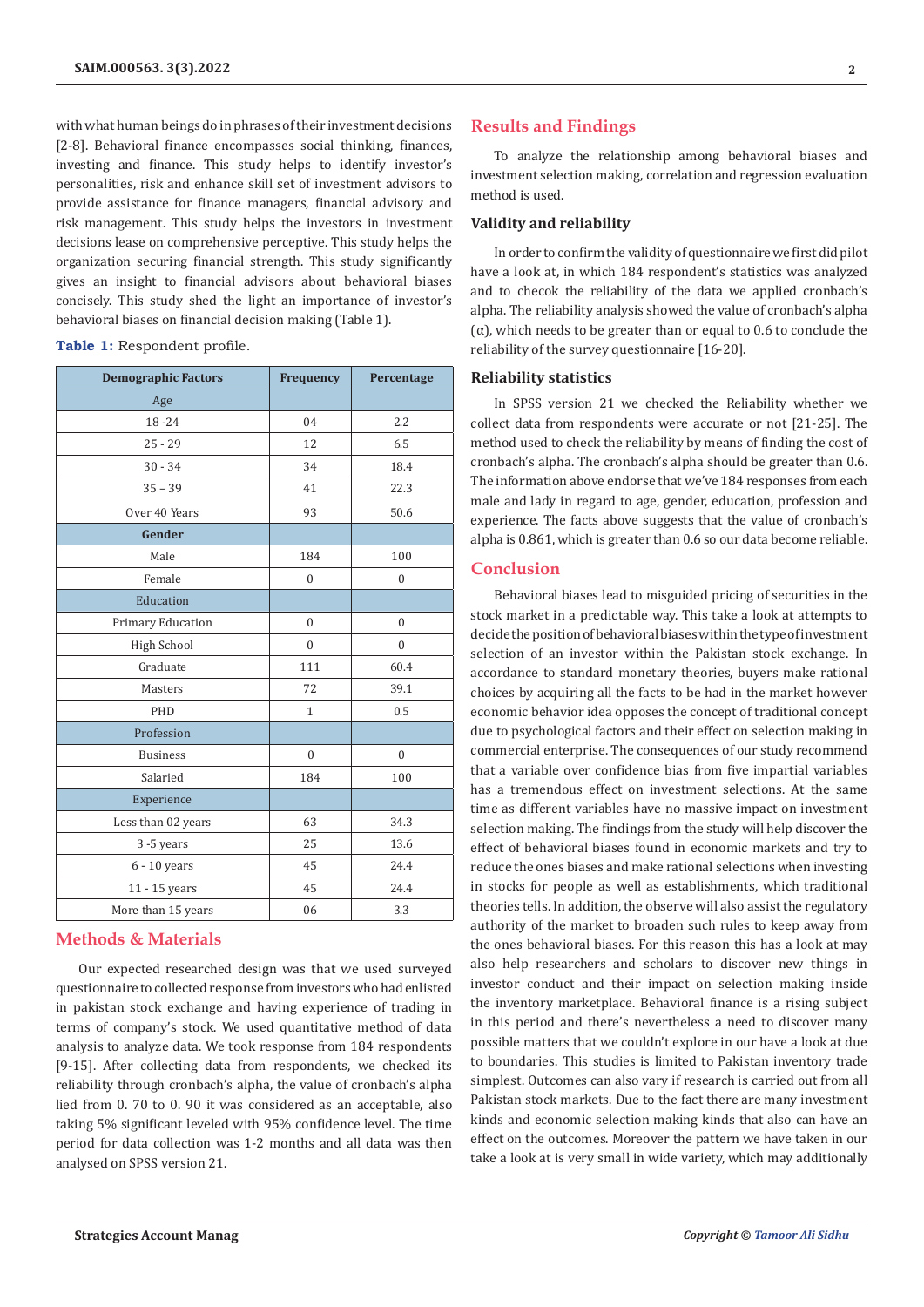have an effect on our results. Many buyers invest large cash inside the inventory marketplace to earn huge profits in a very quick time period, so behavioral biases impact their behavior and investor selection with the aid of these psychological elements. Behavioral biases in financial decision making are recognized for their irrational conduct of buyers, so such behavior can motive severe issues such as loss of social welfare of traders. When you consider that absolutely everyone could be very a good deal depending on money nowadays, monetary decisions are very complex decisions that human beings have ever made in their lives, and bad financial decisions can ruin human and social life. So we ought to make efforts to reduce the ones biases. There can be many approaches to assist traders make rational financial decision, along with teaching buyers and supplying them training. It is a commonplace phenomenon that many investors who are not so educated can spend money on rumors and recommendation on other traders in place of on their personal research and technical evaluation. Studies culture must be promoted and extra investors have to gain knowledge of in technical analysis with a view to increase their knowledge in this discipline and make rational selections in place of irrational selections [26-29].

#### **Recommendations**

Sample size and restricted geographical vicinity are primary obstacles of this observe. On the basis of most effective 184 investor we can't generalize the results to complete Pakistan. As one-of-akind investors are having specific options, so information from huge sample may have given better effects. So if we boom the sample size then we will improve our effects. Individual investors seek for knowledge from their fund managers before they commit money in particular stocks so that they put money in stocks that are likely to yield returns as opposed to random walk. The PSX should also initiate investor education programs for potential and existing investors so they understand the happenings in the stock exchange which would guide proper investment. We will get facts from greater relevant people, who're certainly handling investment selections including agents, individual buyers, fund managers and so forth.

## **Limitations of the study**

The research is limited to Pakistan and Pakistan stock exchange. The investor criteria include buyers, individual investors and fund managers. The sample size of our research is based on 200 investors. The research study is considering the data of only 08 years because consequential limitation we faced during this research completion is due to COVID-19 as many of the investors refused to talk to us and some of them were waiting for their COVID result reports, others were in period of isolation or home bound so it was very difficult to reach the target data hence the duration of research completion was also affected.

## **Acknowledgement**

Throughout the period this report was compiled and written, a number of people provided us with support, encouragement and constructive criticism. First of all, we would like to publicly acknowledge and thanks to the Allah mighty for providing us with the great strength to deal with all the hurdles in our path. We would like to express our gratitude to our advisor, mentor and teacher, Sir Asif Khan for the continuous support, patience, motivation, enthusiasm and immense knowledge he provided us with, which helped in the project and the possibility of this project design. We could never have wanted a better advisor than him.

Furthermore, during our work, we were being benefited greatly from the knowledge transmitted from our various teachers especially our classmates and colleagues who provided us their complete guidance and a feasible environment needed and also shared their countless time, knowledge and support in this project

 Moreover, we would like to thank our parents, siblings and friends for their sincere love, support and dedication for us throughout our lives, be it early hot summer days or long cold winter nights. All that we are now and have achieved to this point is the result of our parent's teachings and training. We'd also like to extend this gratitude for continues support provided by the SZABIST for choosing us to be a part of the institute and allowing us to pursue our career in business administration.

## **Conflict of Interest:** None

# **Source of Funding:** None

**No Ethical Consideration:** (the people were given a choice to stay anonymous and those who named gave consent).

## **References**

- 1. Statman M (2008) What is behavioral finance? handbook of finance. John Wiley & Sons, Inc, New Jersey, USA.
- 2. Mitroi ASI (2014) Biases, anomalies, psychology of a loss and individual investment decision making. Economic Computation and Economic Cybernetics Studies and Research.
- 3. [Abreu M, Mendes V \(2018\) The investor in structured retail products:](https://www.sciencedirect.com/science/article/abs/pii/S2214635017300941) [Advice driven or gambling oriented? Journal of Behavioral and Experi](https://www.sciencedirect.com/science/article/abs/pii/S2214635017300941)[mental Finance 17: 1-9.](https://www.sciencedirect.com/science/article/abs/pii/S2214635017300941)
- 4. Ackert L, Deaves R (2009) Behavioral finance: Psychology, decision-making, and markets: Cengage Learning.
- 5. [Ackert LF, Church BK, Tkac PA \(2010\) An experimental examination of](https://psycnet.apa.org/record/2010-18367-001) [heuristic-based decision making in a financial setting. Journal of Behav](https://psycnet.apa.org/record/2010-18367-001)[ioral Finance 11\(3\): 135-149.](https://psycnet.apa.org/record/2010-18367-001)
- 6. [Areiqat AY, Abu-Rumman A, Al-Alani YS, Alhorani A \(2019\) Impact of](https://www.abacademies.org/articles/impact-of-behavioral-finance-on-stock-investment-decisions-applied-study-on-a-sample-of-investors-at-amman-stock-exchange-8003.html) [Behavioral Finance on Stock Investment Decisions Applied Study on a](https://www.abacademies.org/articles/impact-of-behavioral-finance-on-stock-investment-decisions-applied-study-on-a-sample-of-investors-at-amman-stock-exchange-8003.html) [Sample of Investors at Amman Stock Exchange. Academy of Accounting](https://www.abacademies.org/articles/impact-of-behavioral-finance-on-stock-investment-decisions-applied-study-on-a-sample-of-investors-at-amman-stock-exchange-8003.html) [and Financial Studies Journal 23\(2\).](https://www.abacademies.org/articles/impact-of-behavioral-finance-on-stock-investment-decisions-applied-study-on-a-sample-of-investors-at-amman-stock-exchange-8003.html)
- 7. [Barberis N, Thaler R \(2003\) A survey of behavioral finance. Handbook of](https://econpapers.repec.org/bookchap/eeefinchp/2-18.htm) [the Economics of Finance 1\(2\): 1053-1128.](https://econpapers.repec.org/bookchap/eeefinchp/2-18.htm)
- 8. [Bostrom N, Ord T \(2006\) The reversal test: Eliminating status quo bias](https://pubmed.ncbi.nlm.nih.gov/17039628/) [in applied ethics. Ethics 116\(4\): 656-679.](https://pubmed.ncbi.nlm.nih.gov/17039628/)
- 9. [Chang EC, Cheng JW, Khorana A \(2000\) An examination of herd behavior](https://www.sciencedirect.com/science/article/abs/pii/S0378426699000965) [in equity markets: An international perspective. Journal of Banking and](https://www.sciencedirect.com/science/article/abs/pii/S0378426699000965) [Finance 24\(10\): 1651-1679.](https://www.sciencedirect.com/science/article/abs/pii/S0378426699000965)
- 10. [Chhapra IU, Kashif M, Rehan R, Bai A \(2018\) An Empirical Investigation](https://archive.aessweb.com/index.php/5004/article/view/4080) [of Investor's Behavioral Biases on Financial Decision Making. Asian Jour](https://archive.aessweb.com/index.php/5004/article/view/4080)[nal of Empirical Research 8\(3\): 99-109.](https://archive.aessweb.com/index.php/5004/article/view/4080)